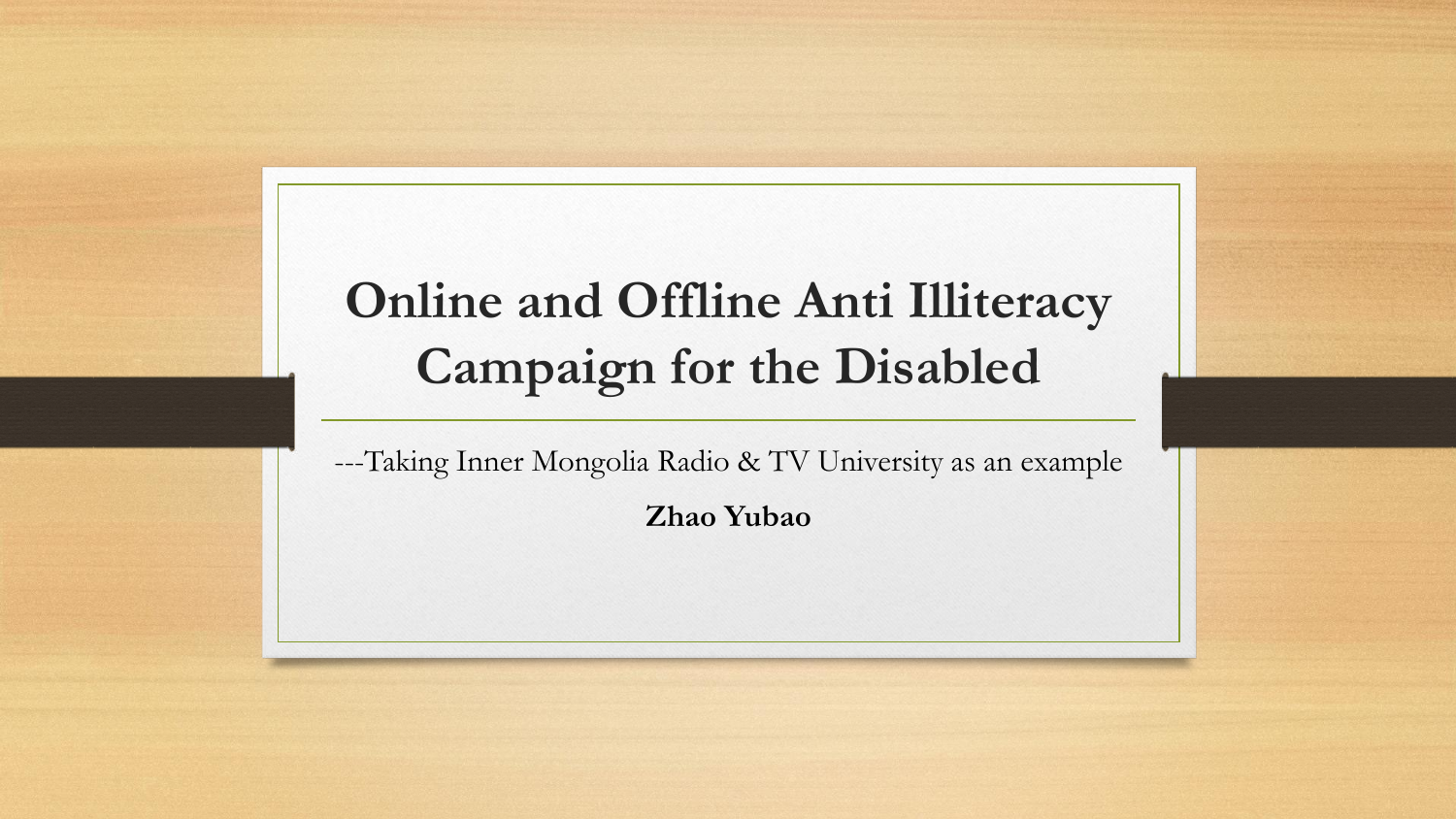• Illiteracy is one of the social phenomena caused by the unbalanced development of society, politics, economy and culture, which directly affects the production and human progress. Therefore, Anti Illiteracy Campaign is regarded as an important strategy by all countries to improve quality of the nation and life and enhance the national strength.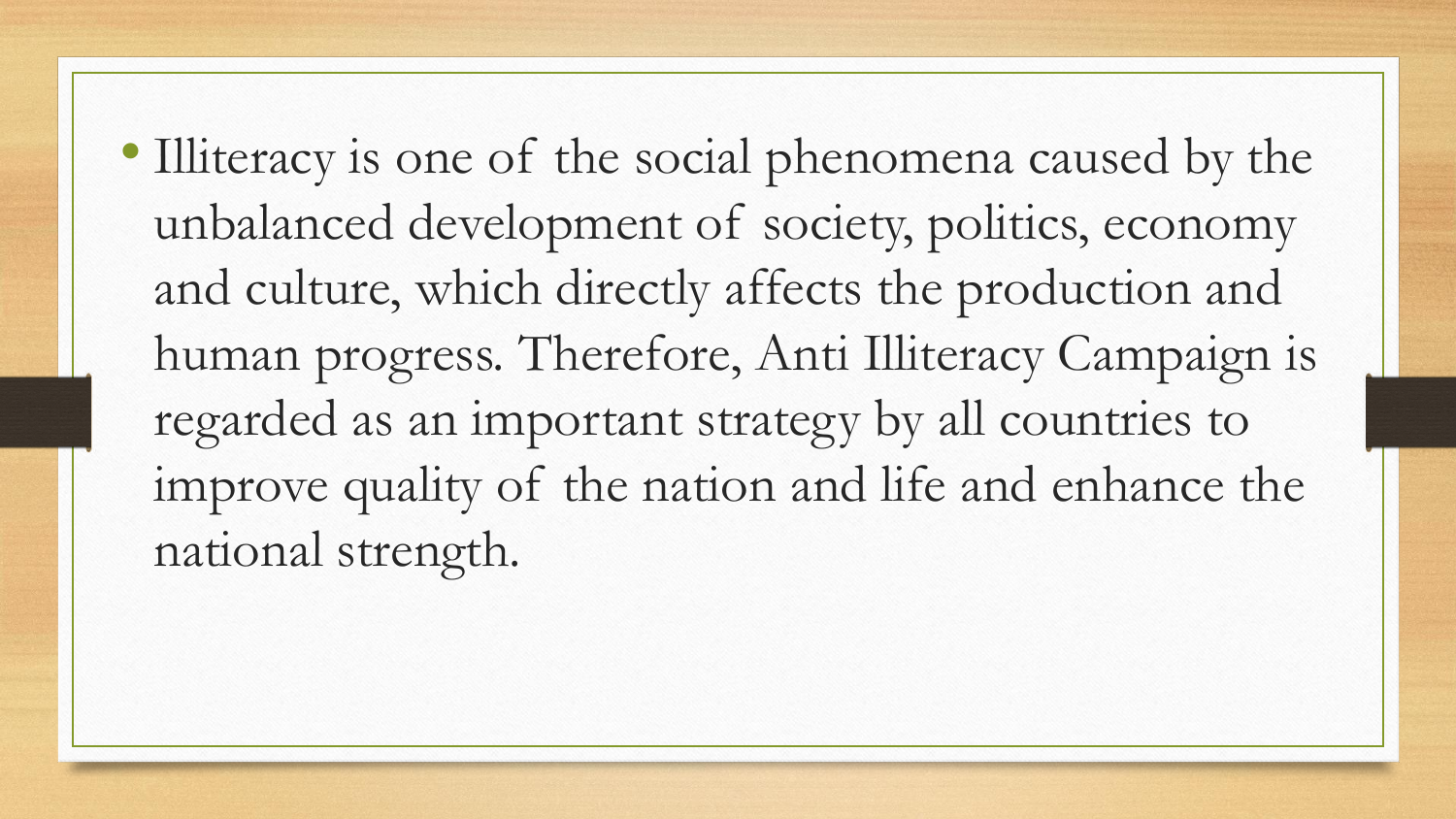## **Introduction to Anti Illiteracy Campaign for the disabled**

- The CDPF(China Disabled Persons' Federation) formulated the *Action Plan to Combat Illiteracy Among Disabled Youths and Adults of the 13th Five-Year Plan*, and implemented Anti Illiteracy Campaign with the help of the national disabled persons' federations.
- Inner Mongolia Radio & TV University and the Inner Mongolia Disabled Persons' Federation jointly implement this plan in the Inner Mongolia.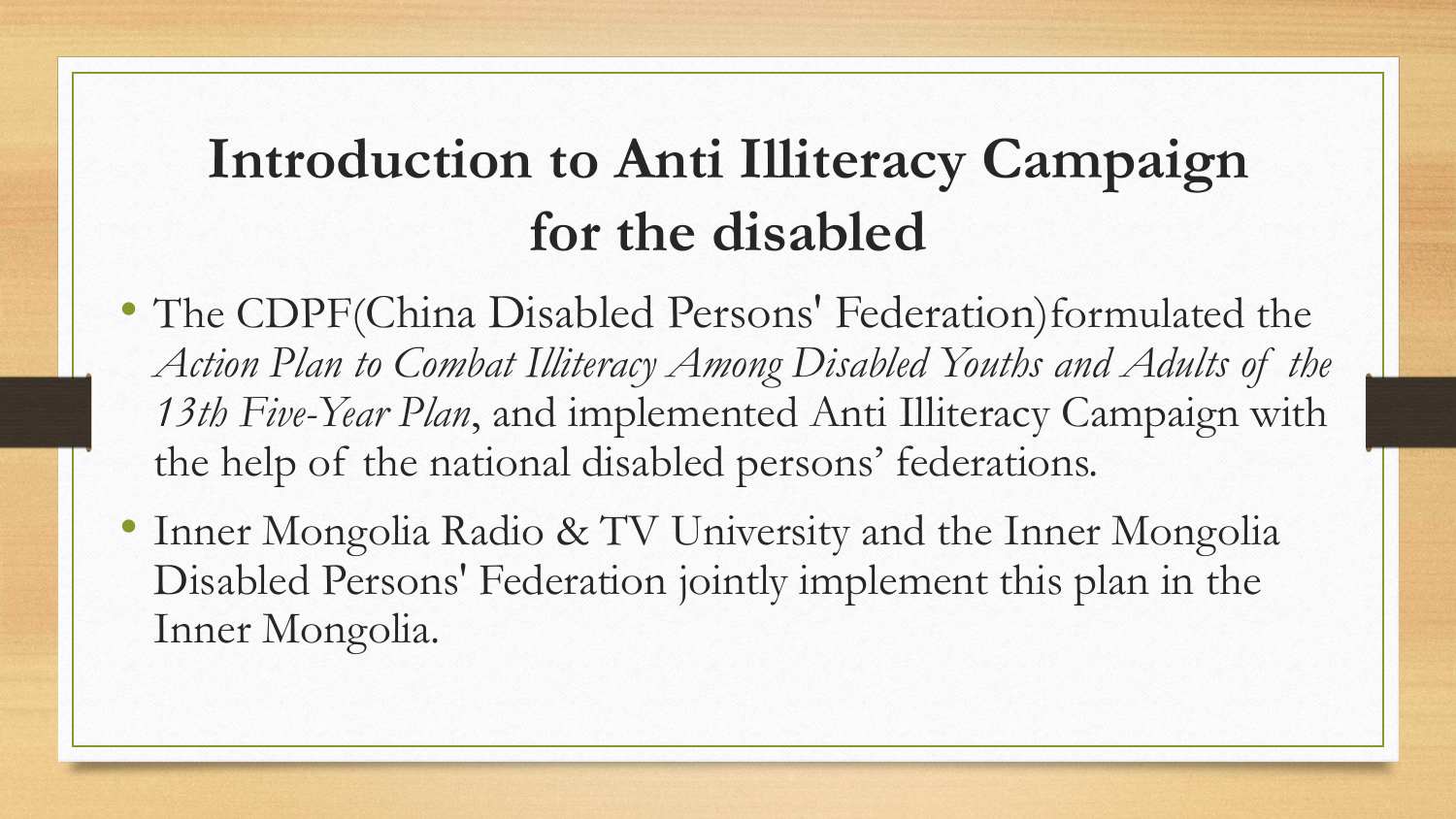## **Importance of Anti Illiteracy Campaign for the disabled**

• The Anti Illiteracy Campaign is an urgent need to win the fight against poverty and a weak link to be improved to achieve the goal of building a well-off society.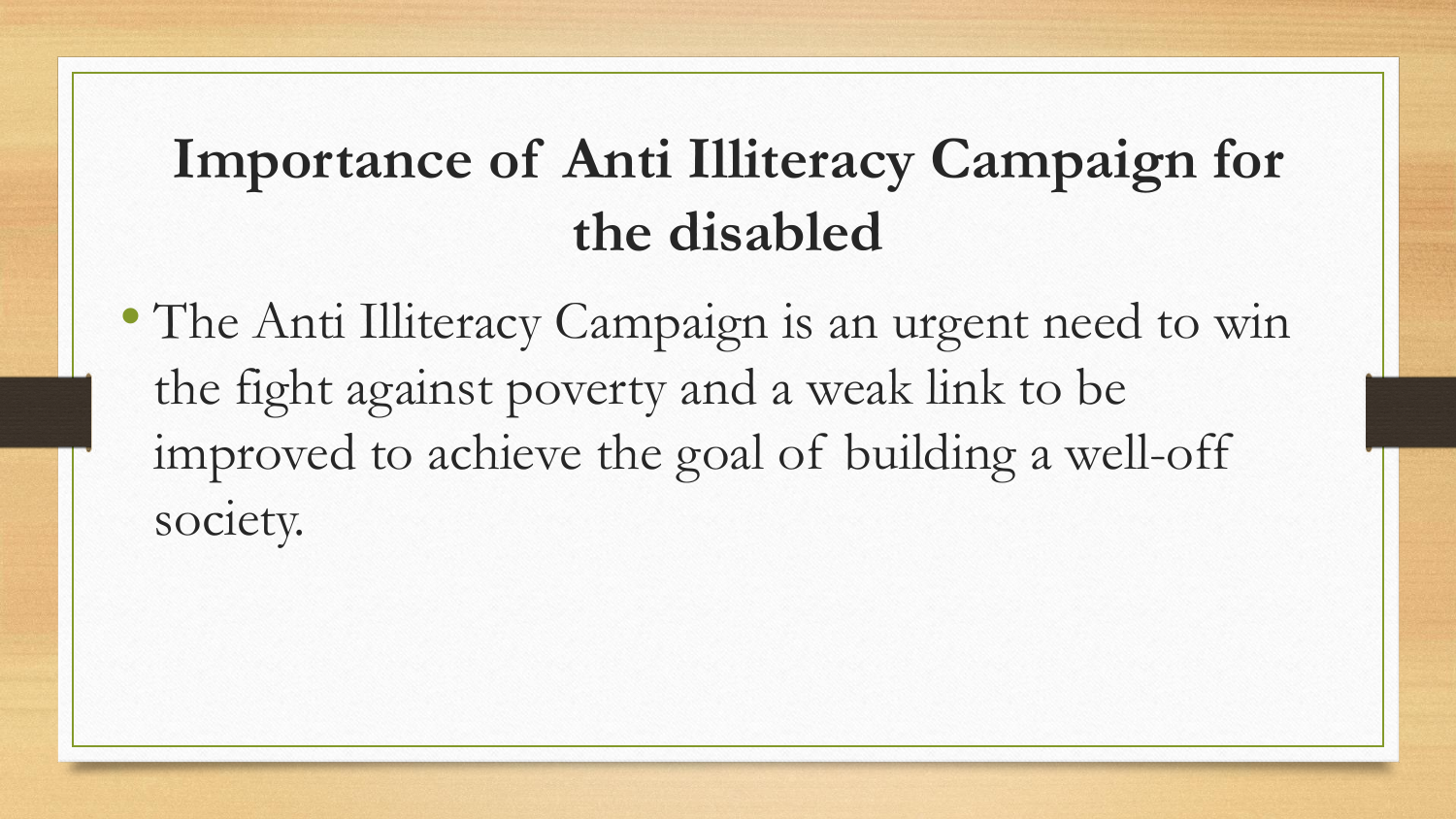### **Online and offline Anti Illiteracy Campaign for the disabled**

• Inner Mongolia Radio & TV University and Inner Mongolia Disabled Persons' Federation takes the lead to drive all cities' disabled persons' federations to jointly implement literacy programs. Radio and TV universities in various cities can carry out creative and personalized education activities by learning from each other's good experience. Combining Anti Illiteracy Campaign with technical training and recreational activities have a better learning effect than massed learning every day.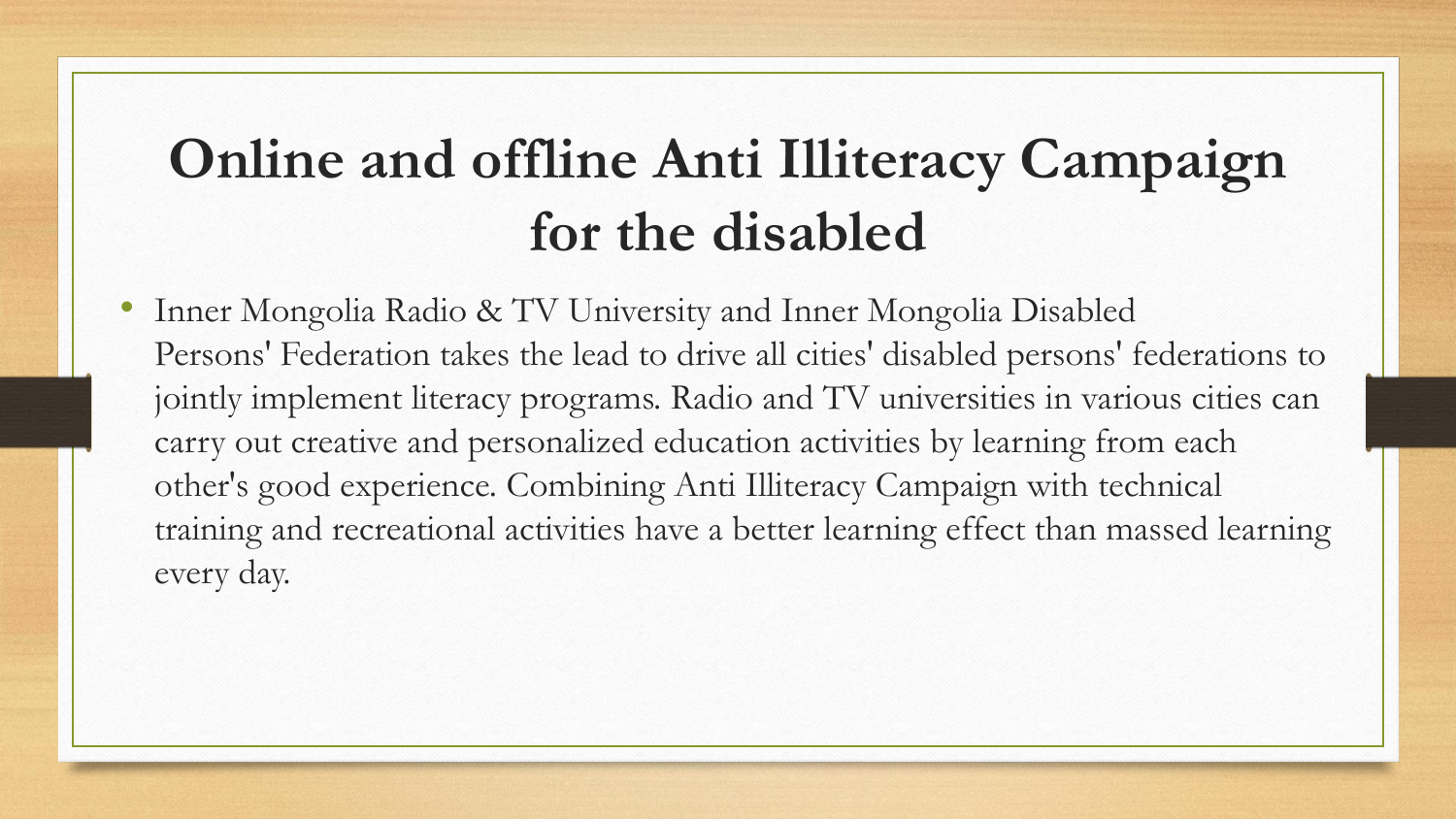# **Build distance instructional resources**

- (1) Schools compile illustrated textbooks in Chinese for disabled people. Mongolian literacy textbooks are prepared for Mongolian disabled students.
- (2) Hire a professional team engaged in the production of teaching resources to produce video (animation) courses.
- (3) A series of microcourses will be produced